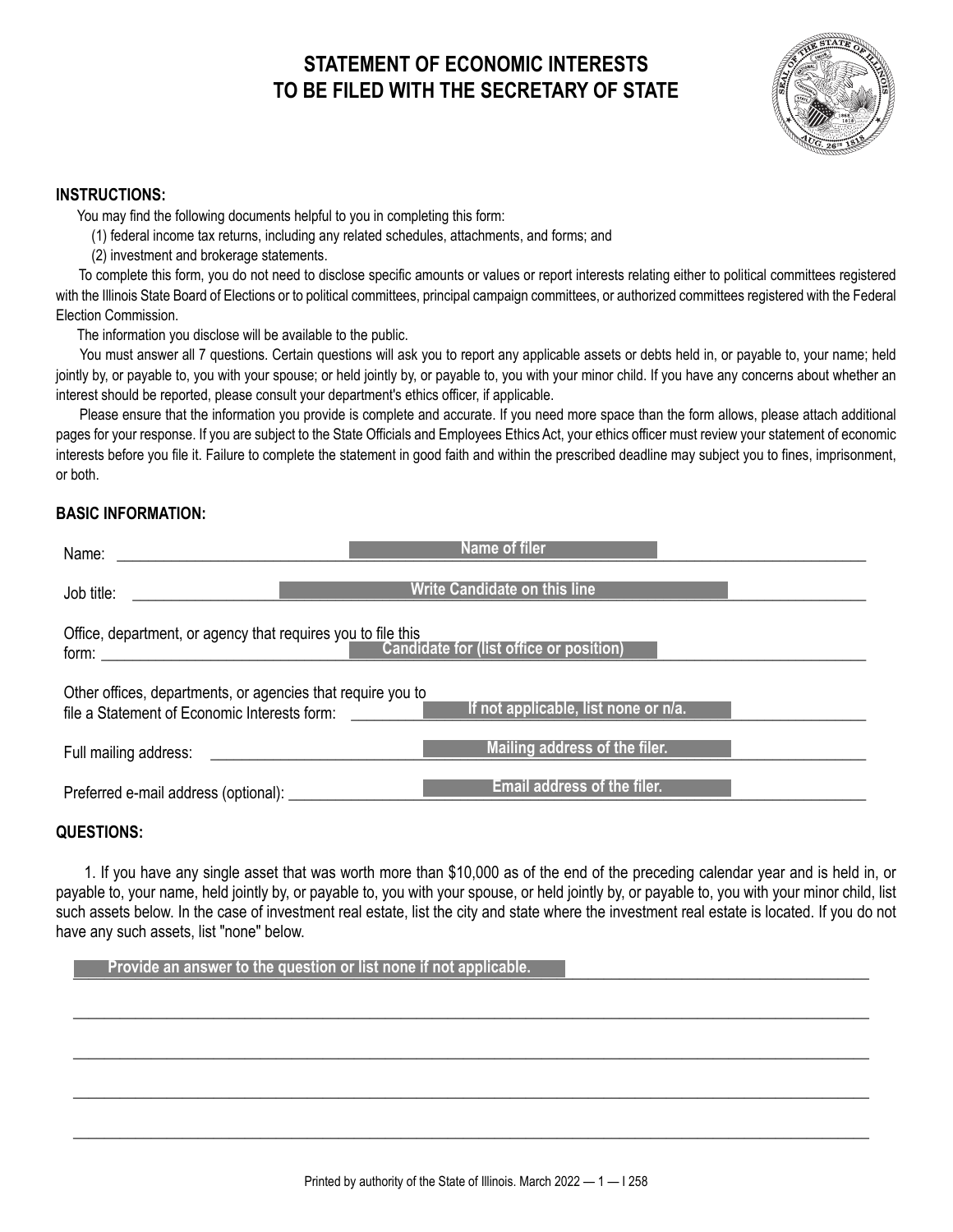2. Excluding the position for which you are required to file this form, list the source of any income in excess of \$7,500 required to be reported during the preceding calendar year. If you sold an asset that produced more than \$7,500 in capital gains in the preceding calendar year, list the name of the asset and the transaction date on which the sale or transfer took place. If you had no such sources of income or assets, list "none" below.

| Source of Income / Name of Asset                  | Date Sold (if applicable) |
|---------------------------------------------------|---------------------------|
| Provide an answer to the question or list none if |                           |
| not applicable.                                   |                           |
|                                                   |                           |

 3. Excluding debts incurred on terms available to the general public, such as mortgages, student loans and credit card debts, if you owed any single debt in the preceding calendar year exceeding \$10,000, list the creditor of the debt below. If you had no such debts, list "none" below.

 List the creditor for all applicable debts owed by you, owed jointly by you with your spouse, or owed jointly by you with your minor child. In addition to the types of debts listed above, you do not need to report any debts to or from financial institutions or government agencies, such as debts secured by automobiles, household furniture or appliances, as long as the debt was made on terms available to the general public, debts to members of your family, or debts to or from a political committee registered with the Illinois State Board of Elections or any political committee, principal campaign committee, or authorized committee registered with the Federal Election Commission.

 $\frac{1}{2}$  ,  $\frac{1}{2}$  ,  $\frac{1}{2}$  ,  $\frac{1}{2}$  ,  $\frac{1}{2}$  ,  $\frac{1}{2}$  ,  $\frac{1}{2}$  ,  $\frac{1}{2}$  ,  $\frac{1}{2}$  ,  $\frac{1}{2}$  ,  $\frac{1}{2}$  ,  $\frac{1}{2}$  ,  $\frac{1}{2}$  ,  $\frac{1}{2}$  ,  $\frac{1}{2}$  ,  $\frac{1}{2}$  ,  $\frac{1}{2}$  ,  $\frac{1}{2}$  ,  $\frac{1$ 

 $\frac{1}{2}$  ,  $\frac{1}{2}$  ,  $\frac{1}{2}$  ,  $\frac{1}{2}$  ,  $\frac{1}{2}$  ,  $\frac{1}{2}$  ,  $\frac{1}{2}$  ,  $\frac{1}{2}$  ,  $\frac{1}{2}$  ,  $\frac{1}{2}$  ,  $\frac{1}{2}$  ,  $\frac{1}{2}$  ,  $\frac{1}{2}$  ,  $\frac{1}{2}$  ,  $\frac{1}{2}$  ,  $\frac{1}{2}$  ,  $\frac{1}{2}$  ,  $\frac{1}{2}$  ,  $\frac{1$ 

 $\frac{1}{2}$  ,  $\frac{1}{2}$  ,  $\frac{1}{2}$  ,  $\frac{1}{2}$  ,  $\frac{1}{2}$  ,  $\frac{1}{2}$  ,  $\frac{1}{2}$  ,  $\frac{1}{2}$  ,  $\frac{1}{2}$  ,  $\frac{1}{2}$  ,  $\frac{1}{2}$  ,  $\frac{1}{2}$  ,  $\frac{1}{2}$  ,  $\frac{1}{2}$  ,  $\frac{1}{2}$  ,  $\frac{1}{2}$  ,  $\frac{1}{2}$  ,  $\frac{1}{2}$  ,  $\frac{1$ 

**Provide an answer to the question or list none if not applicable.** 

 4. List the name of each unit of government of which you or your spouse were an employee, contractor, or office holder during the preceding calendar year other than the unit or units of government in relation to which the person is required to file and the title of the position or nature of the contractual services.

Name of Unit of Government Title or Nature of Services

\_\_\_\_\_\_\_\_\_\_\_\_\_\_\_\_\_\_\_\_\_\_\_\_\_\_\_\_\_\_\_\_\_\_\_\_\_\_\_\_\_\_\_\_\_\_\_\_ \_\_\_\_\_\_\_\_\_\_\_\_\_\_\_\_\_\_\_\_\_\_\_\_\_\_\_\_\_\_\_\_\_\_\_\_\_\_\_\_\_\_\_\_\_\_  **Provide an answer to the question or list none if** 

 $\blacksquare$  not applicable.  $\blacksquare$  **not applicable.** 

 5. If you maintain an economic relationship with a lobbyist or if a member of your family is known to you to be a lobbyist registered with any unit of government in the State of Illinois, list the name of the lobbyist below and identify the nature of your relationship with the lobbyist. If you do not have an economic relationship with a lobbyist or a family member known to you to be a lobbyist registered with any unit of government in the State of Illinois, list "none" below.

\_\_\_\_\_\_\_\_\_\_\_\_\_\_\_\_\_\_\_\_\_\_\_\_\_\_\_\_\_\_\_\_\_\_\_\_\_\_\_\_\_\_\_\_\_\_\_\_ \_\_\_\_\_\_\_\_\_\_\_\_\_\_\_\_\_\_\_\_\_\_\_\_\_\_\_\_\_\_\_\_\_\_\_\_\_\_\_\_\_\_\_\_\_\_

Name of Lobbyist **Relationship to Filer** Relationship to Filer **Example 2 Provide an answer to the question or list none if**  $\blacksquare$ \_\_\_\_\_\_\_\_\_\_\_\_\_\_\_\_\_\_\_\_\_\_\_\_\_\_\_\_\_\_\_\_\_\_\_\_\_\_\_\_\_\_\_\_\_\_\_\_ \_\_\_\_\_\_\_\_\_\_\_\_\_\_\_\_\_\_\_\_\_\_\_\_\_\_\_\_\_\_\_\_\_\_\_\_\_\_\_\_\_\_\_\_\_\_  **not applicable.** 

\_\_\_\_\_\_\_\_\_\_\_\_\_\_\_\_\_\_\_\_\_\_\_\_\_\_\_\_\_\_\_\_\_\_\_\_\_\_\_\_\_\_\_\_\_\_\_\_ \_\_\_\_\_\_\_\_\_\_\_\_\_\_\_\_\_\_\_\_\_\_\_\_\_\_\_\_\_\_\_\_\_\_\_\_\_\_\_\_\_\_\_\_\_\_